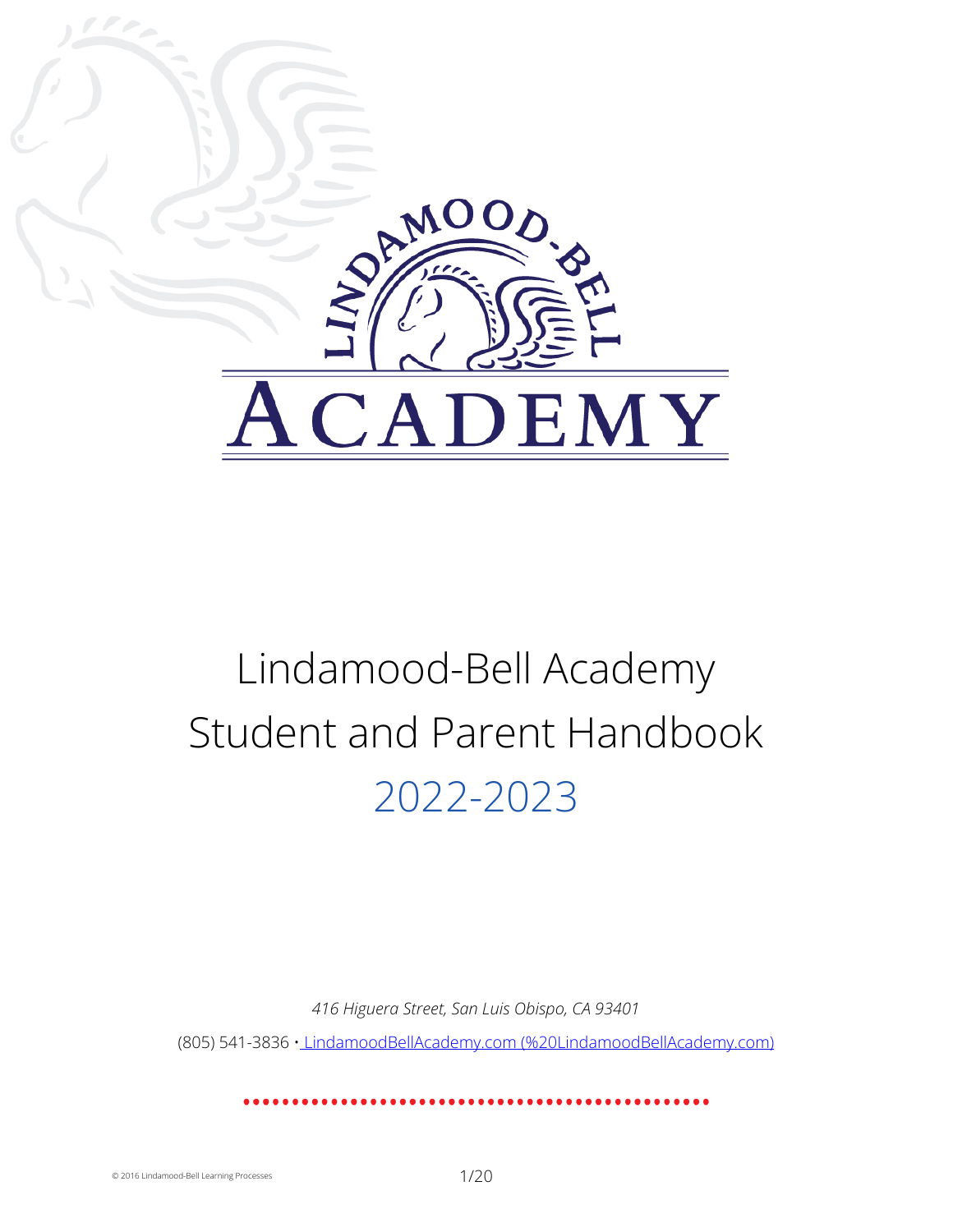### Table of Contents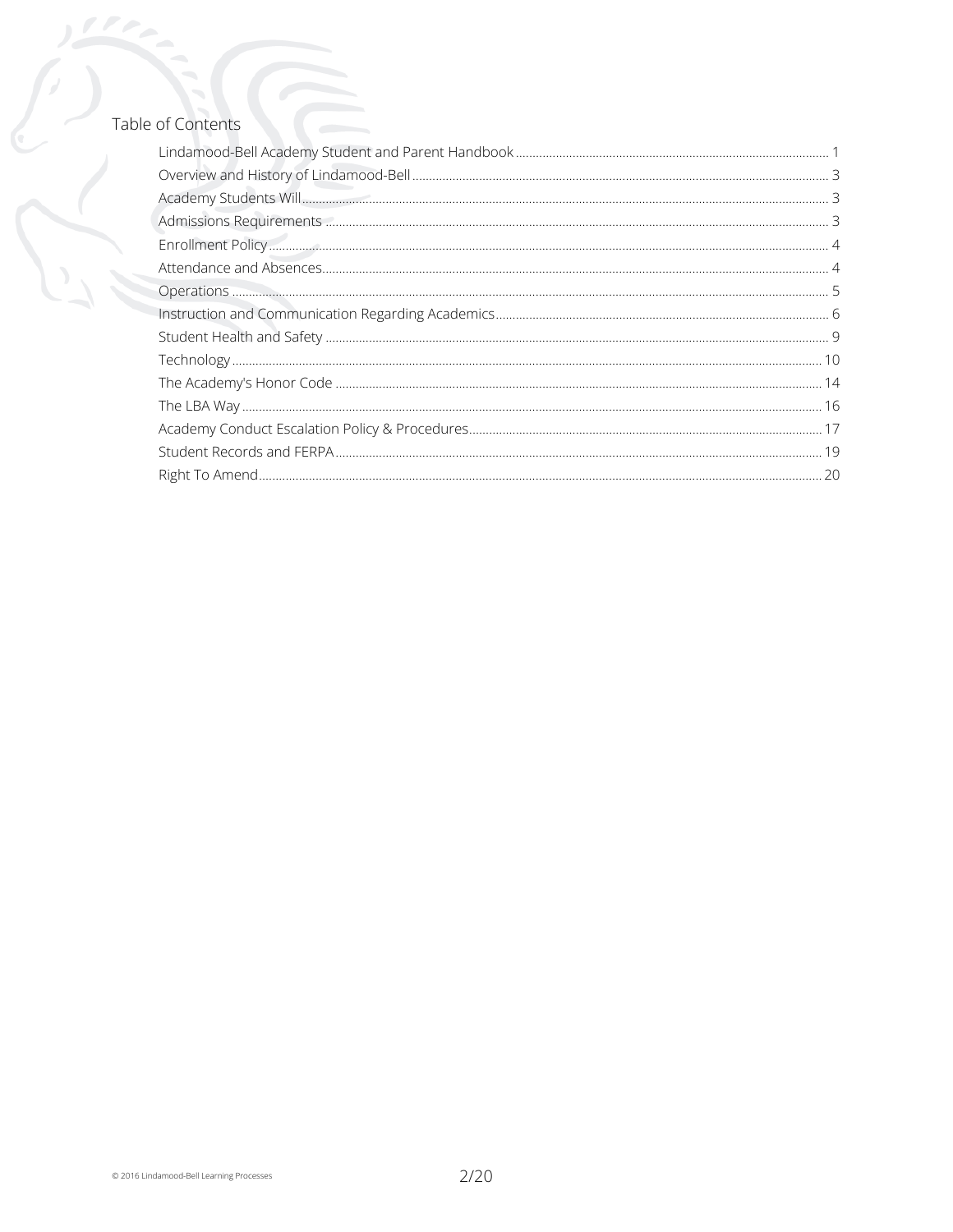# <span id="page-2-0"></span>**Overview and History of Lindamood-Bell**

For over thirty years, Lindamood-Bell has been teaching individuals of all ages to read and comprehend to their potential. At our Learning Centers and school partnerships throughout the United States and internationally, we know that when the imagery-language foundation is in place, people can learn.

We've created a school based on the imagery-language foundation—the *Lindamood-Bell Academy*. Utilizing our unique, evidence-based methodology, the Academy offers instruction in reading, comprehension, math, and school curriculum in various formats: one-to-one, small groups, and virtual classrooms. Your child can attend in person at a Lindamood-Bell Learning Center, online or both.

We know that all individuals can be taught to read and comprehend to their potential. We believe that an individual maximizes their learning potential when the imagery-language foundation is in place.

# <span id="page-2-1"></span>**Academy Students Will**

- Attend the Academy as established by their Enrollment Schedule.
- Demonstrate respect for the personal and property rights of others, and all applied laws.
- Abide by all Academy policies and procedures, as amended from time to time.
- Be safe and respectful, while accepting responsibility for their actions.
- Be fully engaged in their learning.

# <span id="page-2-2"></span>**Admission Requirements**

- The Academy is a private, California K-12th grade school.
- A birth certificate, or other official proof of age (date of birth) is required for admission.
- Applicable health reports/immunization records are required for admission.
- If applicable, transfer information/grades from previous school(s).
- If applicable, previous psychological-educational testings
- Each candidate for admission to the Academy must successfully complete a screening and/ or diagnostic evaluation and enrollment form. The evaluation fee will be payable to the local Learning Center.
- Additionally, each candidate for admission and/or their parent/guardian will need to agree to and sign our Waiver, Financial Agreement, and Student and Parent Handbook.
- For students under age five: We reserve the right to determine if a student can be admitted to Kindergarten if they are not age eligible pursuant to Ed. Code 48000. This will be a case-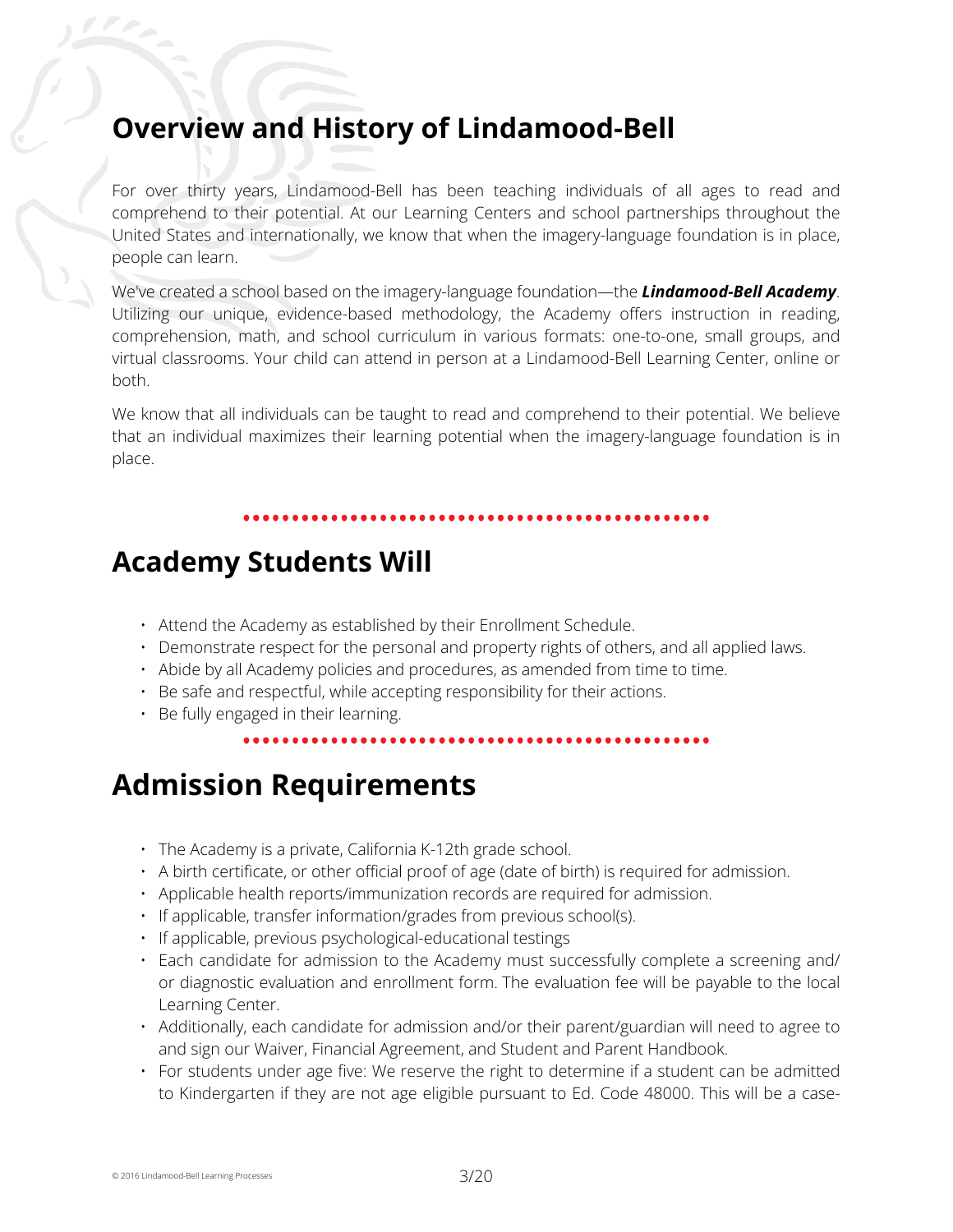by-case decision that will take into consideration such factors as: test results, maturity of the child, preschool records, etc.

# <span id="page-3-0"></span>**Enrollment Policy**

Students are expected to attend the Academy as outlined by their individual enrollment schedule as described in the student's enrollment agreement.

### **Additional Lindamood-Bell Programs**

From time to time, based on a student's response to instruction and/or progress in the curriculum, the personalized education plan may fluctuate.

I understand and agree that any additional Lindamood-Bell services I elect to add to my student's instructional program, such as Schoolwork Support, additional sensory-cognitive instruction, and/or change of enrollment package, will be charged in addition to the tuition for the Academy.

# <span id="page-3-1"></span>**Attendance and Absences**

#### **Attendance**

Students are expected to attend the Academy as outlined by the enrollment agreement and according to the school calendar. Excessive absences and tardies may cause the student to be out of compliance with local and state laws. Additionally, excessive absences, tardies, and/or early dismissals may result in a student not finishing enough coursework to complete the grade in which he or she is currently enrolled. This could impact progression to the next grade level and/or credits earned toward graduation. It may also result in potential disenrollment from the Academy.

If the student accrues five unexcused absences / tardinesses / early dismissals, the Academy administration will contact the parent via written letter to communicate about the trend. If the student reaches ten unexcused absences / tardinesses / early dismissals, a conference between the parent, Learning Center, and Academy administration will be required to discuss solutions and whether continued enrollment in Academy is a right fit for the student.

#### **Absences**

Absences will be excused for the following reasons if written documentation is provided by the parent or guardian upon the student's return to the Academy.

- 1. Illness of the student. After three days of illness, the student's parent must provide medical documentation that indicates that the student is able to return to the Academy;
- 2. Death in the student's immediate family;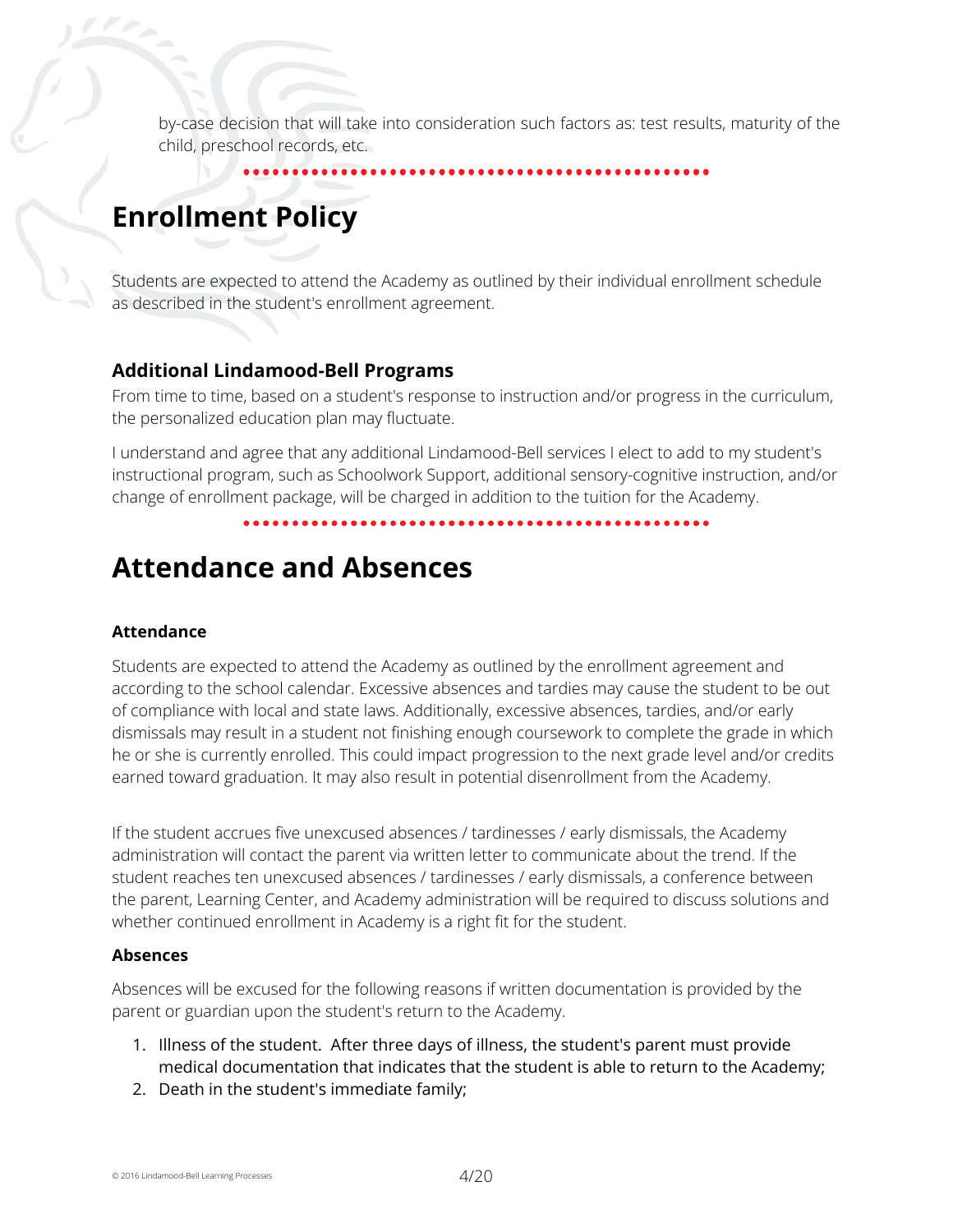- 3. The necessity for a student to attend a judicial proceeding;
- 4. Lawful suspension or exclusion from the Academy by Lindamood-Bell;
- 5. Temporary closing of facilities or suspension of classes due to severe weather, official activities, holidays, malfunctioning equipment, unsafe or unsanitary conditions, or other conditions requiring closing or suspension of classes; and
- 6. Upon a written request of a parent or guardian, other absences may be approved in advance, at the sole discretion of Lindamood-Bell. Pre-existing conditions/diagnoses as documented by a physician or an IEP/504 Plan may qualify for additional excused absences.

Sufficient notice should be given to the Academy in order to provide expected student work to be completed while absent. Work missed by a student while absent may need to be completed outside of regular Academy instruction sessions.

#### **Tardies**

Every effort should be made to have the student arrive at school on time. Students who arrive at school fifteen minutes or more late will be marked as tardy. The local Learning Center and school administration will be in communication with you should concerns arise regarding tardiness.

### **Early Dismissals**

From time to time, students may need to leave school before their scheduled departure time. This may be due to illness, medical appointments, or family emergencies. Students who leave school more than fifteen minutes early will be marked as an Early Dismissal for the day. We ask that, when possible, our families alert the Learning Center in advance of early dismissals. The local Learning Center and school administration will be in communication with you should concerns arise regarding early dismissals.

# <span id="page-4-0"></span>**Operations**

### **Meals and Snacks**

All full-day Lindamood-Bell Academy students will be provided with a lunch break. At least one fifteen minute snack break will also be provided for students attending two or more sessions per day. Snacks may be made available on occasion to students attending in-center, when and where available. Parents are responsible for providing consistent daily lunches and snacks for their student.

#### **Minimum Days**

Every first Wednesday of each month (save for December) during the academic school year, the Academy will have a Minimum Day for Academy Instructor Professional Development.

The adjusted School Day Schedule for Minimum Days is below:

• **Late Start Minimum Day for U.S. Students:** United States Academy students will begin classes at 10:00AM local time (or thereafter per their scheduled start time on their Academy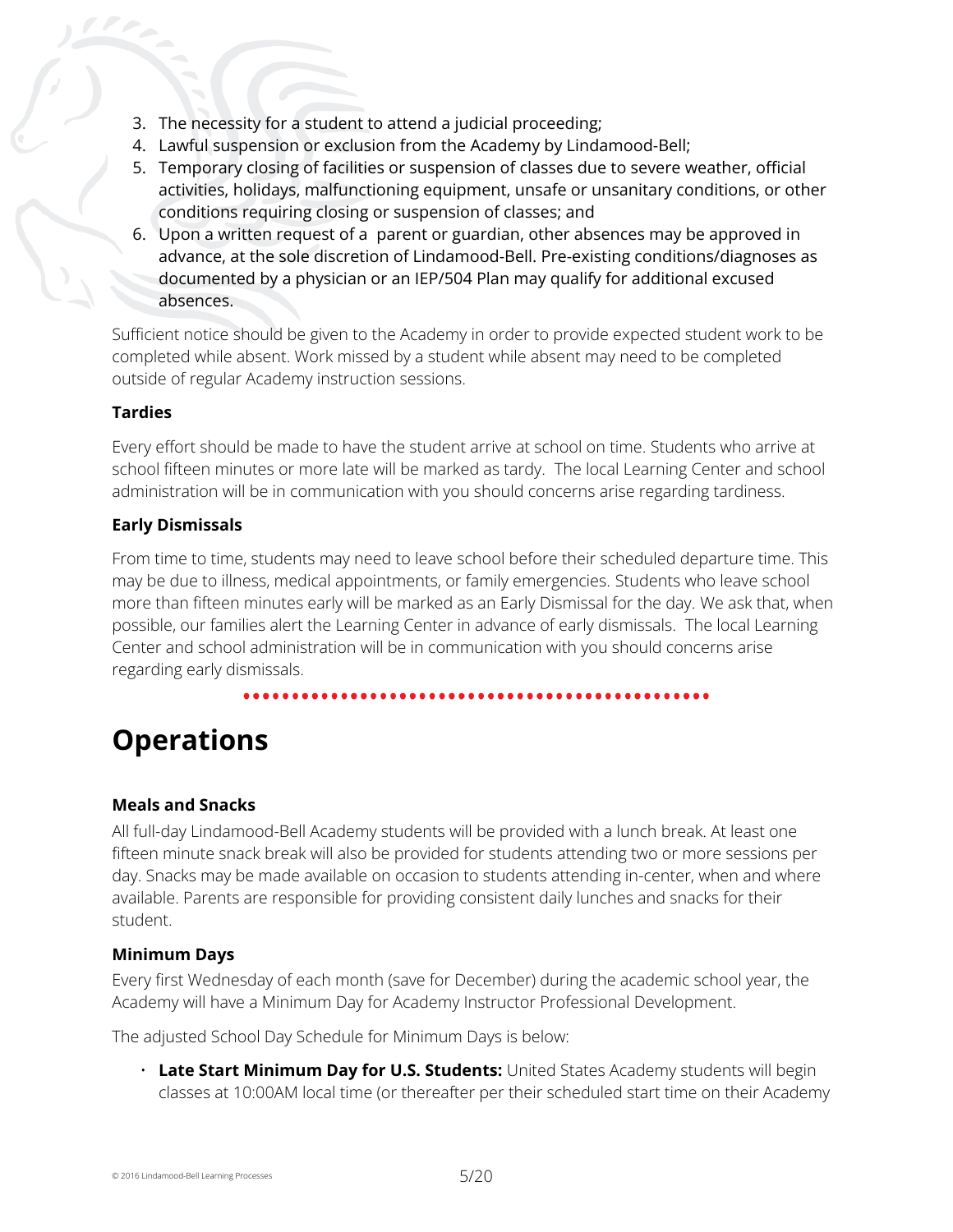Enrollment Agreement), and the school day will end at the student's regular time. Students will not have any Academy classes that are typically scheduled before 10:00AM local time.

- **Early Release Minimum Day for U.K. Students**: United Kingdom Academy students will begin classes at their regular time, and students will be released early at 2:00PM local time (or prior per their scheduled release time on their Academy Enrollment Agreement). Students will not have any Academy classes that are typically scheduled after 2:00PM local time.
- Some Academy students with specific Academy Packages will not be impacted by Minimum Day School Hour adjustments.

Refer to the Academic School Year Calendar on our [Academy Parent Resources website](https://lindamoodbell.com/academy/academy-parent-resources) [\(https://lindamoodbell.com/academy/academy-parent-resources\)](https://lindamoodbell.com/academy/academy-parent-resources) for more details.

# <span id="page-5-0"></span>**Instruction and Communication Regarding Academics**

#### **Curriculum**

Lindamood-Bell Academy partners with two curriculum providers, Pearson's Connexus Education Management System and n2y's Unique Learning System, to provide a wide range of standardsbased, digital curriculum for K-12 students. Your student will be enrolled in the curriculum program best suited for their needs.

In general, as a California school, we will use California-approved courses. An online learning management system will be utilized for curriculum and learning resource access, live lesson implementation, progress monitoring, group collaboration, webmail, and grade and record keeping. Specific to high school students: 9th-12th graders enrolled in the Academy will follow the minimum requirements set forth by the state of California to obtain credits for a diploma or Certificate of Completion.

Student grades and progress depend on multiple factors including, but not limited to, ageappropriate performance and engagement expectations as well as student attendance. Therefore, Lindamood-Bell Academy cannot not guarantee a student will earn passing grades or achieve specific levels of improvement or completion or progress through their curriculum.

Students who enroll at any point after the first day of school will work with the Academy Administration team to assess the correct starting point for their course in relation to their academic aptitude and curriculum starting date. This also pertains to students as they complete their included sensory-cognitive instruction and transition to curriculum.

All students must finish each course with an overall score of at least 60% to receive completion credit for the course.

*Because the Academy is a California-based private school, we make no guarantees that our curriculum will satisfy any other State's curriculum or graduation requirements. If you have any questions about this statement, please contact the Academy.*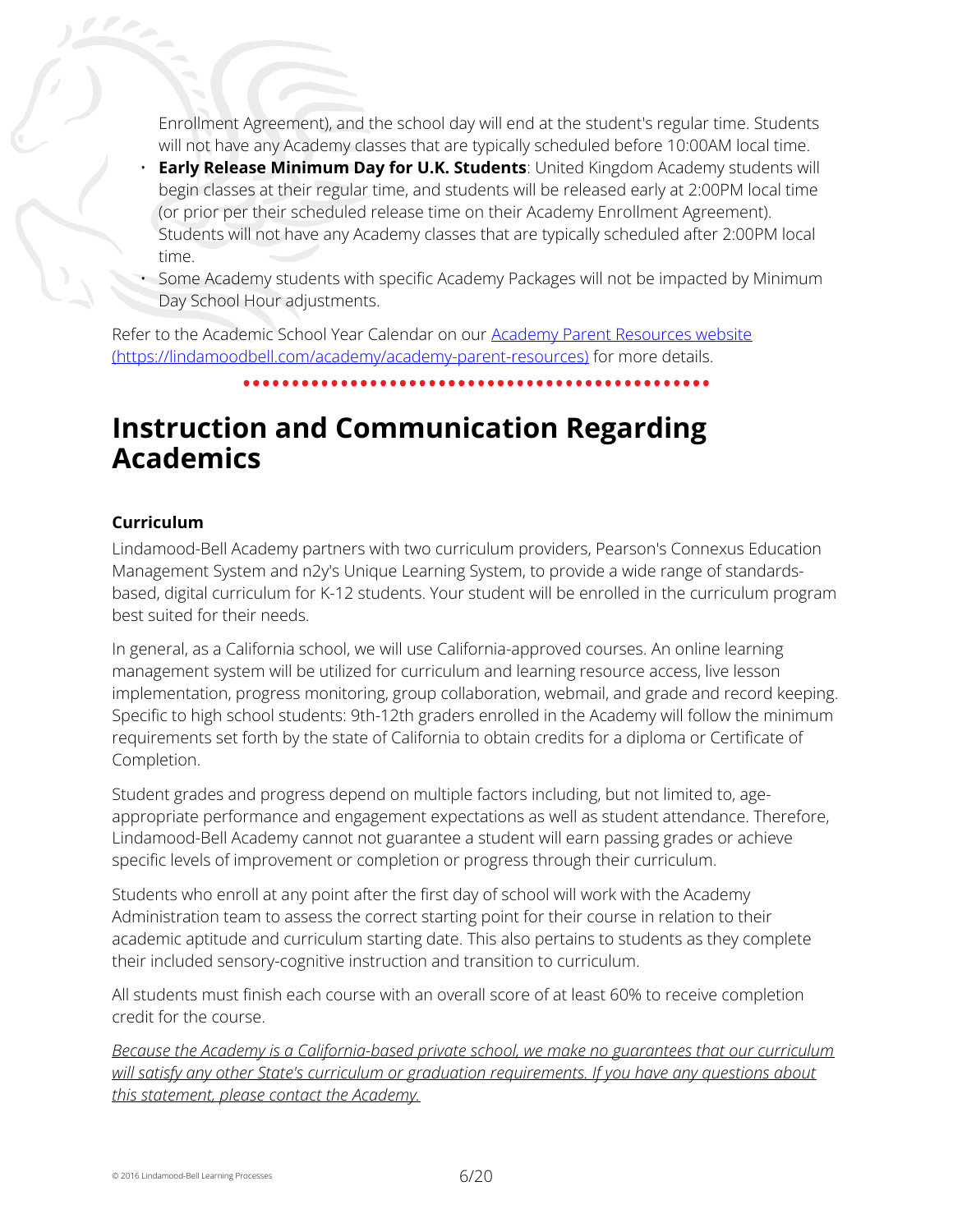#### **Academic Support**

#### **All Grades:**

**Lindamood-Bell-Provided Instructors:** Academy instructors will work directly with students daily either in person or online.

**Lindamood-Bell-Provided Instructors/Advisors:** Students' curriculum plans are overseen and supervised by Academy Curriculum Advisors, our Academy Managers of Curriculum, and our Academy Director of Curriculum. Additionally, Academy Teaching Assistants provide support to our students and instructors through mentoring and grading.

#### **Behavioral Services**

The Academy does not provide behavioral services for students. During the course of instruction/ enrollment, student engagement or conduct may indicate the need to partner with a family to privately provide additional behavioral/emotional/conduct support for Academy enrollment to remain an effective option for the student.

#### **Conferences**

Lindamood-Bell will have two conferences each academic year—in November and March—to update you on your student's curriculum progress, as well as more informal updates throughout the school year. These dates may vary depending on a student's enrollment start date.

#### **Grading Scale (K-5th Grade)**

- Exceeds Expectations 90-100
- Meets Expectations 80-89
- Partially Meets Expectations 70-79
- Approaching Expectations 60-69
- Below Expectations 0-59

#### **Grading Scale (6th-12th Grade)**

- A+ 98-100
- A 92-97
- A- 90-91
- B+ 88-89
- B 82-87
- B- 80-81
- C+ 78-79
- C 72-77
- $\cdot$  C- 70-71
- D+ 68-69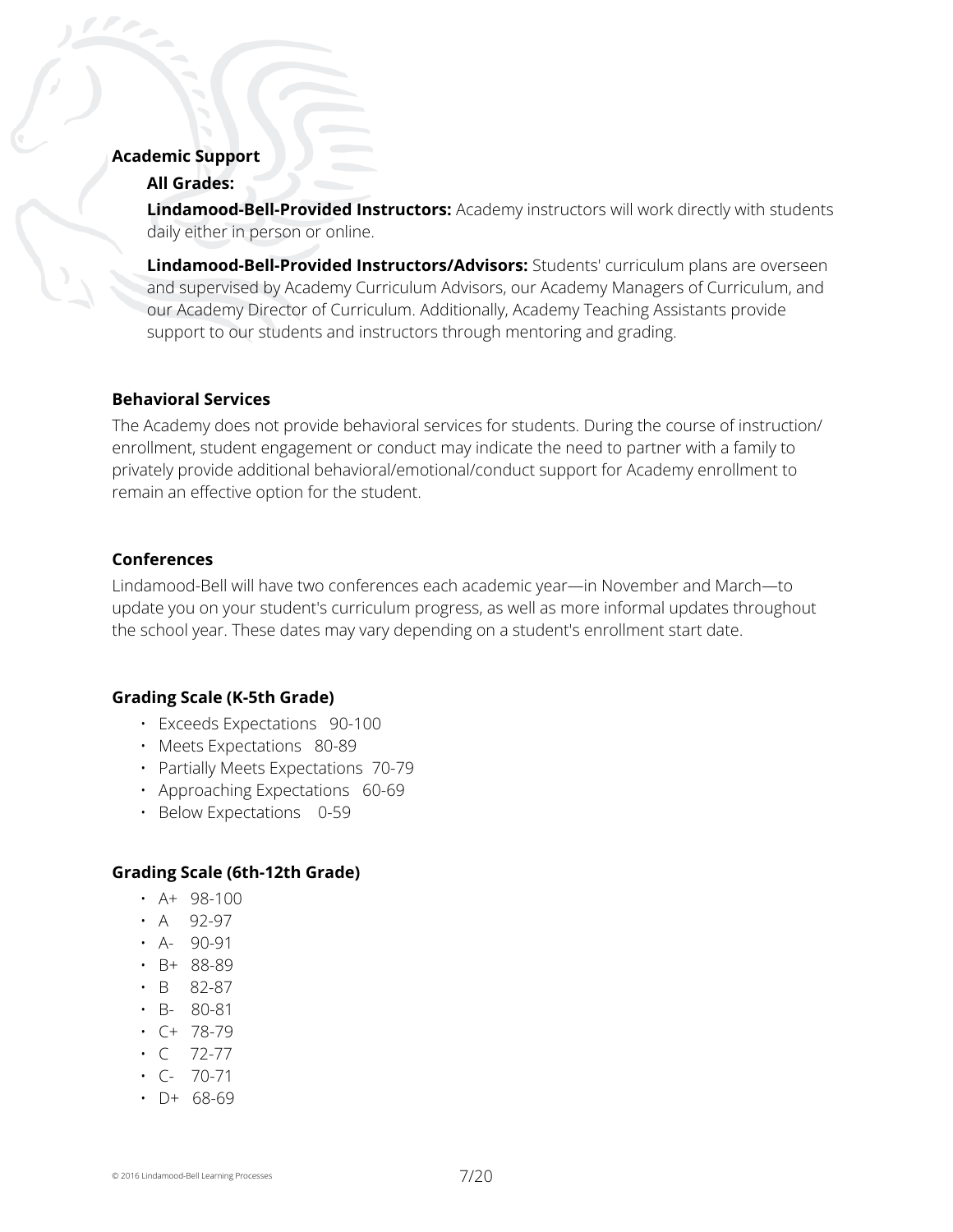$·$  F  $()$ -59

Students enrolled in n2y's Unique Learning System will be graded on a Pass/Fail scale for all courses.

High School students may receive additional credits based on the completion of sensory-cognitive instructional hours during their Academy School year.

All students must finish each course with a final grade of 60% or above to receive completion credit for the course.

#### **Weighted Calculations**

High school students will receive a weighted Grade Point Average (GPA). A weighted GPA takes into account the amount of curriculum completed for each respective course. According to Pass/Fail scales, high school students enrolled in n2y's Unique Learning System will not receive a GPA.

#### **Homework Policy**

Homework should be expected. The amount and type of homework will depend on the grade level and ability of each student. Students *may* have time built into their academic schedule to complete homework assignments, depending on their progress through the curriculum; however, if work is sent home, it is expected to be completed by the assigned due date. If additional assistance is desired with homework, enrollment in our Schoolwork Support service may be recommended for an additional fee. Please contact your local learning center for any questions or concerns you may have about your student's assigned homework.

#### **Further Testing**

If it is determined that more information about a student's learning profile is needed, Lindamood-Bell may require further diagnostic evaluation. Parents must agree to further testing as a condition of continued Academy enrollment and must provide a follow-up evaluation within one month of the request.

A by-design retest generally occurs after the initial sensory-cognitive instruction included in a student's enrollment package. Additionally, Academy families can anticipate an additional Academy retest in April or May. Some exceptions may apply. These tests allow Lindamood-Bell and the Academy to gain additional information about a student's learning profile in order to make additional recommendations or adjustments to an instructional plan as necessary for student success.

#### **Enrollment Changes**

Once a student's Enrollment Agreement has been signed, their package cannot be altered unless such a change has been mandated or approved by the student's Instruction and Curriculum team. New packages will require a new Enrollment Agreement to be signed.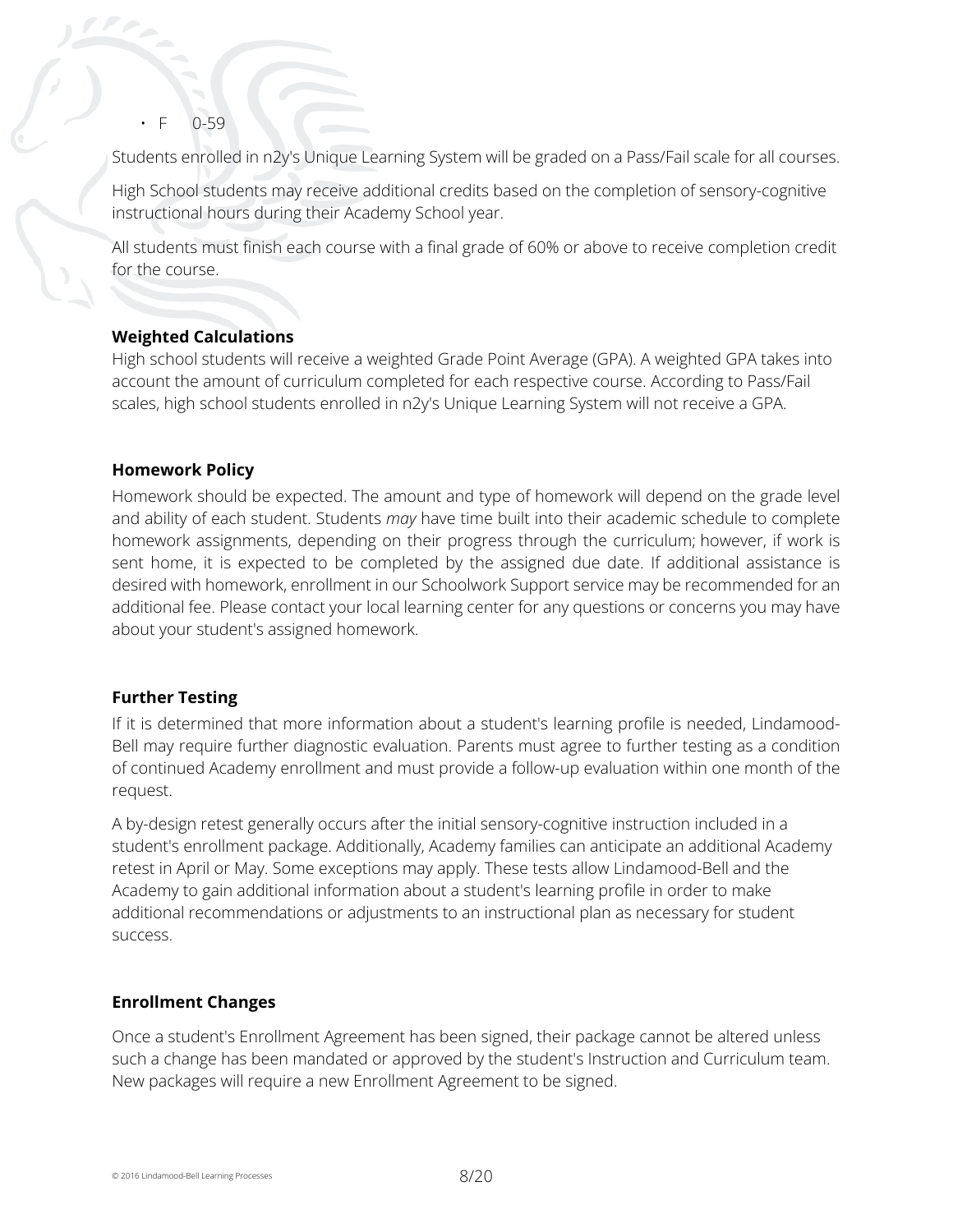# <span id="page-8-0"></span>**Student Health and Safety**

#### **Illnesses**

Students should not be sent to the Academy if they are sick. We follow the protocols established by the CDC and WHO that dictate how to handle illnesses in schools. These protocols may be amended at the sole discretion of Lindamood-Bell, as changes are made in the future.

Any student presenting flu-like symptoms during the school day—a fever over 100° F, sore throat, cough, congestion, headache, body aches, chills, or upset stomach—will be sent home, and will be required to remain off-campus until their fever and all other symptoms have resolved. Students must be fever-free for twenty-four hours (without the use of medication) before returning to school.

#### **Medications**

No medications of any kind (prescription or over-the-counter) will be provided by Lindamood-Bell Learning Center or Lindamood-Bell Academy personnel to students attending either a Lindamood-Bell Learning Center or the Lindamood-Bell Academy. Any medications that must be taken by a student while in our care must be provided by the parent/guardian. A student may not bring and administer their own medication while at the Academy.

A copy of a signed Medication Permission Slip must be signed by a parent/guardian in order for Lindamood-Bell Learning Center or Lindamood-Bell Academy personnel to help administer any medication—whether prescription or over-the-counter. If it is a prescription medication, the form also needs to be completed by the student's treating physician (or a note from a treating physician attached with the same information). Please request applicable forms from your Office Manager as needed.

#### **Immunization**

Pursuant to California Health and Safety Code, Sections 120325-120375, children in California are required to receive certain immunizations in order to attend public and private elementary and secondary schools, child care centers, family day care homes, nursery schools, day nurseries, and developmental centers. Schools, child care centers, and family child care homes are required to enforce immunization requirements, maintain immunization records of all children enrolled, and submit reports.

There are certain exemptions that apply. For more information, please visit http://www.shotsforschool.org/ [\(http://www.shotsforschool.org/\)](http://www.shotsforschool.org/)

© 2016 Lindamood-Bell Learning Processes 9/20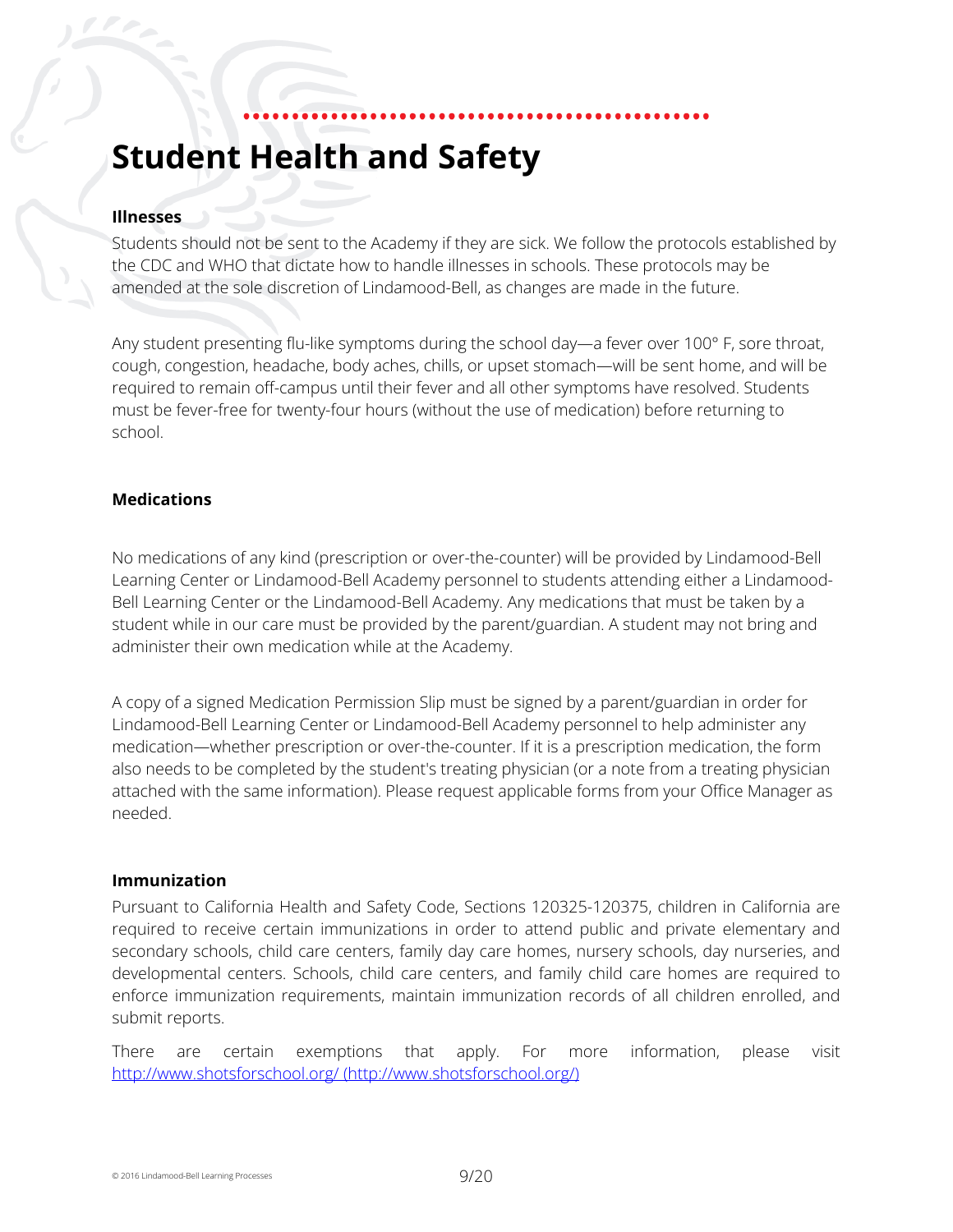#### **Student Safety**

The Academy's top priority is the protection and safety of the children who are entrusted to our care. Because the Academy serves children who reside in many States, the Academy ensures that all employees, volunteers and contractors act at all times in conformity with applicable State laws and regulations regarding private school instruction.

#### **Mandated Reporting**

The Academy is required by law to report to the proper authorities any suspected cases of child sexual or physical abuse, or suspected cases of neglect. The law mandates that all cases of suspected abuse and/or neglect be reported to Child Protective Services. Our responsibility to report suspected cases of abuse or neglect includes employees, parents, and guardians. The Academy is also required by law to report to the proper authorities any missing children or cases of suspected missing children.

#### **Search and Seizure**

A visitor's or student's person (e.g., jacket, pockets, hems, cuffs, socks) and/or personal effects (e.g., backpack, purse, fanny pack) may be searched at any time and for any reason by a Lindamood-Bell employee. Searches may be conducted immediately when a Lindamood-Bell employee suspects that the search will yield evidence that the visitor or student has violated or is violating either the law or Lindamood-Bell rules and regulations, including, but not limited to, possession of illegal, unauthorized, or contraband materials. Illegal, unauthorized, or contraband materials include those materials which are dangerous to the health or safety of students or school personnel, are disruptive or potentially disruptive, or which have been cited as unauthorized according to Lindamood-Bell rules or regulations. These materials include, but are not limited to, weapons, drugs, and/or drug paraphernalia.

Student lockers/cubbies, if available at a Learning Center, are Lindamood-Bell property and remain at all times under the control of Lindamood-Bell. Student lockers or cubbies may not be used to store illegal, unauthorized, or contraband materials. Student lockers or cubbies may be searched at any time by Lindamood-Bell employees.

Please be aware that neither a visitor present at the Learning Center nor a student receiving services at a Learning Center has any expectation of privacy. Searches may be conducted randomly and without notice.

Students and visitors who refuse to submit to a search may be subject to removal from the Learning Center temporarily or permanently. Consequences for students may also include disciplinary action or dis-enrollment from the Academy or services altogether.

# <span id="page-9-0"></span>**Technology**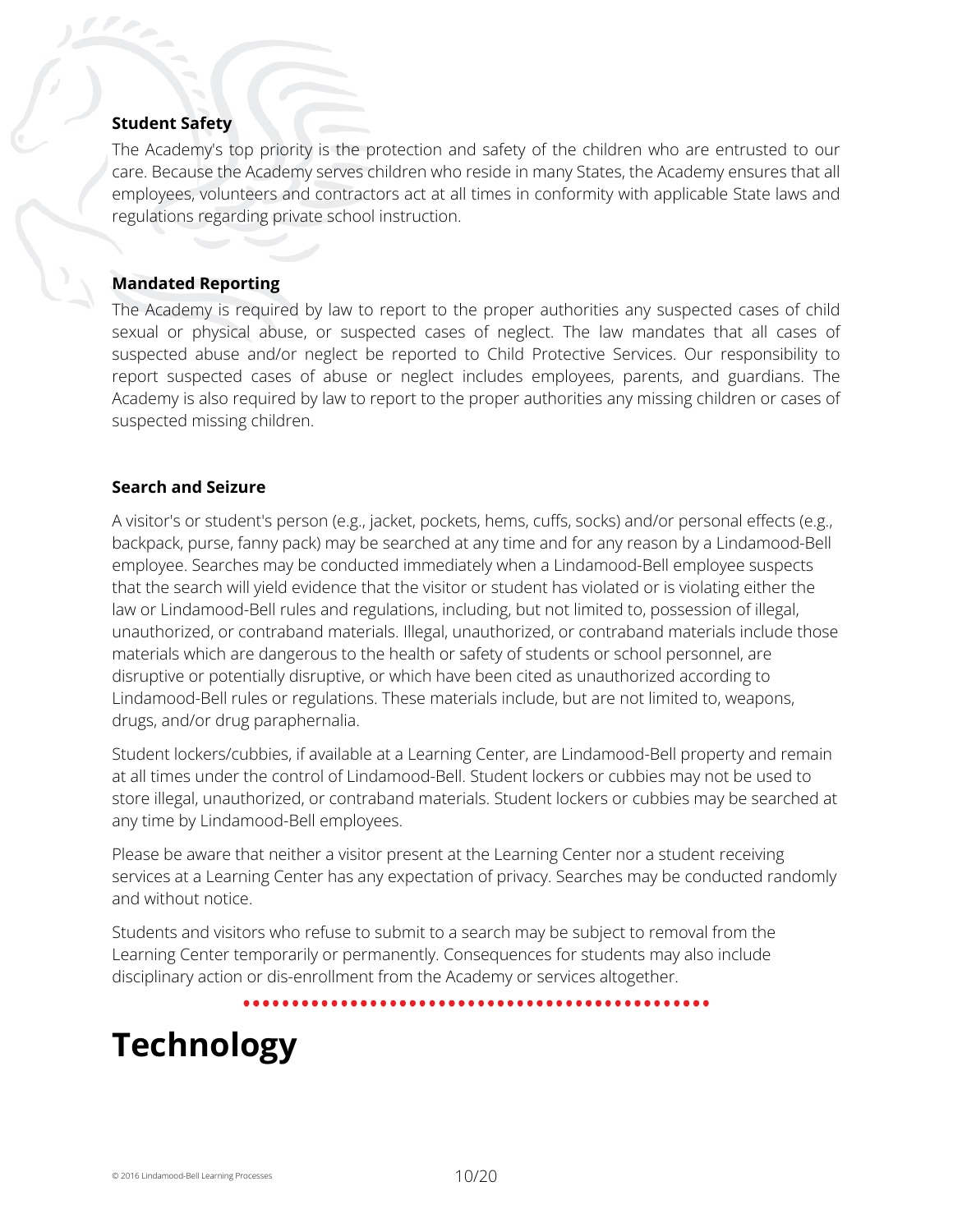#### **Academy Technology Kits**

Technology kits will be provided for each student enrolled in the Academy. This kit will include all the technology needed to access the learning management system and complete curriculum as assigned. Students are expected to use the technology kit provided to access instruction and curriculum during school hours and for school-based activities only. They are expected to use this technology only for authorized Academy purposes. Students should not use personal devices to access websites and resources for Academy curriculum usage. Doing so may result in challenges accessing our learning management system (including coursework and units) or other instructional platforms necessary for student learning. Additionally, a student using a personal device will waive the ability to be monitored and safeguarded through our web content filtering technology and the Academy will not be liable for any use of the internet on a personal device.

#### **Technology Incidental Fees**

If a device is damaged or stolen due to no fault of the student, the Academy will replace the device at no charge. If the device is damaged or stolen due to negligence or willful misconduct of the student, replacement of technology will result in incidental fees. Associated costs may include diagnostic assessment fees, repair fees, and/or replacement fees.

Technology kits must be returned in full at the end of instruction. Damage to or failure to return each kit component will result in additional charges.

#### **Parent/Guardian Consent for Sharing of Student Information with Pearson and n2y's Unique Learning System**

Lindamood-Bell contracts with Pearson for use of the Pearson Connexus Learning Management System (LMS) and n2y's Unique Learning System (ULS) for curriculum delivery.

By enrolling in the Academy, you consent to the Academy sharing information about your student with Pearson-certified instructors and n2y qualified staff members.

The Academy, Pearson, and n2y consider your student's privacy rights to be of utmost importance and will never share that information with third parties.

#### **Responsible Use of Technology**

Students should use email and technology in a responsible, efficient, ethical, and legal manner. The use of the account is a privilege, not a right, which may be revoked at any time for inappropriate behavior. Use of the account that is inconsistent with this policy may result in loss of access as well as other disciplinary action.

*Use entails responsibility and is only for educational and school-related purposes while your child is enrolled at the Academy.* Students are individually responsible for their behavior while using the Academy's computer technology resources. General school rules and policies for behavior apply at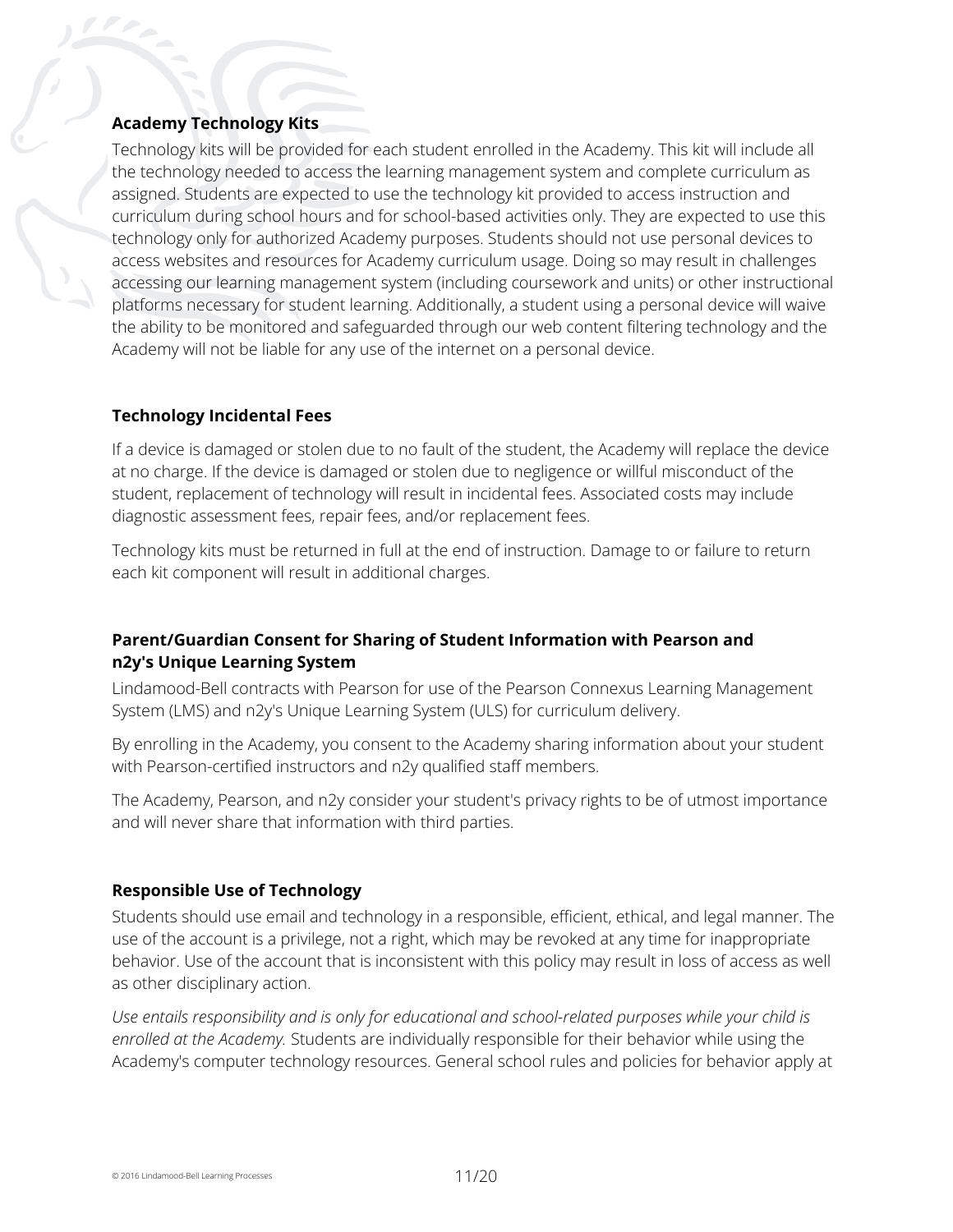all times. Students may not engage in inappropriate behavior when using Academy computer resources. Inappropriate behavior may result in discipline or loss of use of the computer and provided accounts. Examples of inappropriate behavior include:

- Using technology resources without appropriate permission or access rights
- Intentionally damaging, degrading or wasting any technology resource
- Using technology resources to harass, insult, or attack others
- Sharing another's work without his/her consent
- Altering or using another user's account, password, folders, files, etc. without the other user's express permission
- Copying material from the Internet or the Academy's computer systems and representing it as your or another's own work or otherwise violating copyright laws
- Using technology resources to create, find, share, or download offensive, obscene language and/or images or child pornography or any other visual depictions that are harmful to minors
- Disclosing your or someone else's home address, phone number, or other personal information without his/her permission
- Providing credit card or other financial information or conducting financial transactions over the Internet
- Knowingly participating in any way in the transmission of computer viruses or the spread of other harmful computer programs
- Modifying, altering, or attempting to modify or alter the Academy's computer systems without permission
- "Hacking," i.e., gaining or attempting to gain unauthorized access to computer systems, unauthorized viewing, copying, downloading, locking, or otherwise altering the Academy's computer systems. The person in whose name an account is issued is responsible at all times for its proper use. Passwords should never be shared with another person and should be changed on a regular basis.
- Using the account for personal financial gain or in a manner otherwise inconsistent with our pedagogy, mission, and goals (for example: gaming, browsing social media sites, online purchasing, surfing, Tweeting, texting, downloading programs, or using applications other than those designed for a specific educational purpose)
- Using the account for political activity
- Using the account for any illegal purpose

Academy students, parents, and guardians agree to the following:

- 1. The student will use all Academy technology devices carefully and respectfully, to avoid damaging them.
- 2. The student will tell an adult immediately if a device is damaged when received or becomes damaged while in use.
- 3. The technological tools assigned to the student are to be used to access the internet for schoolwork purposes only. The student will use only the programs, websites, applications, and videos approved by Lindamood-Bell instructors or for curriculum. If a student is unsure whether a website, program, or application is approved, they will ask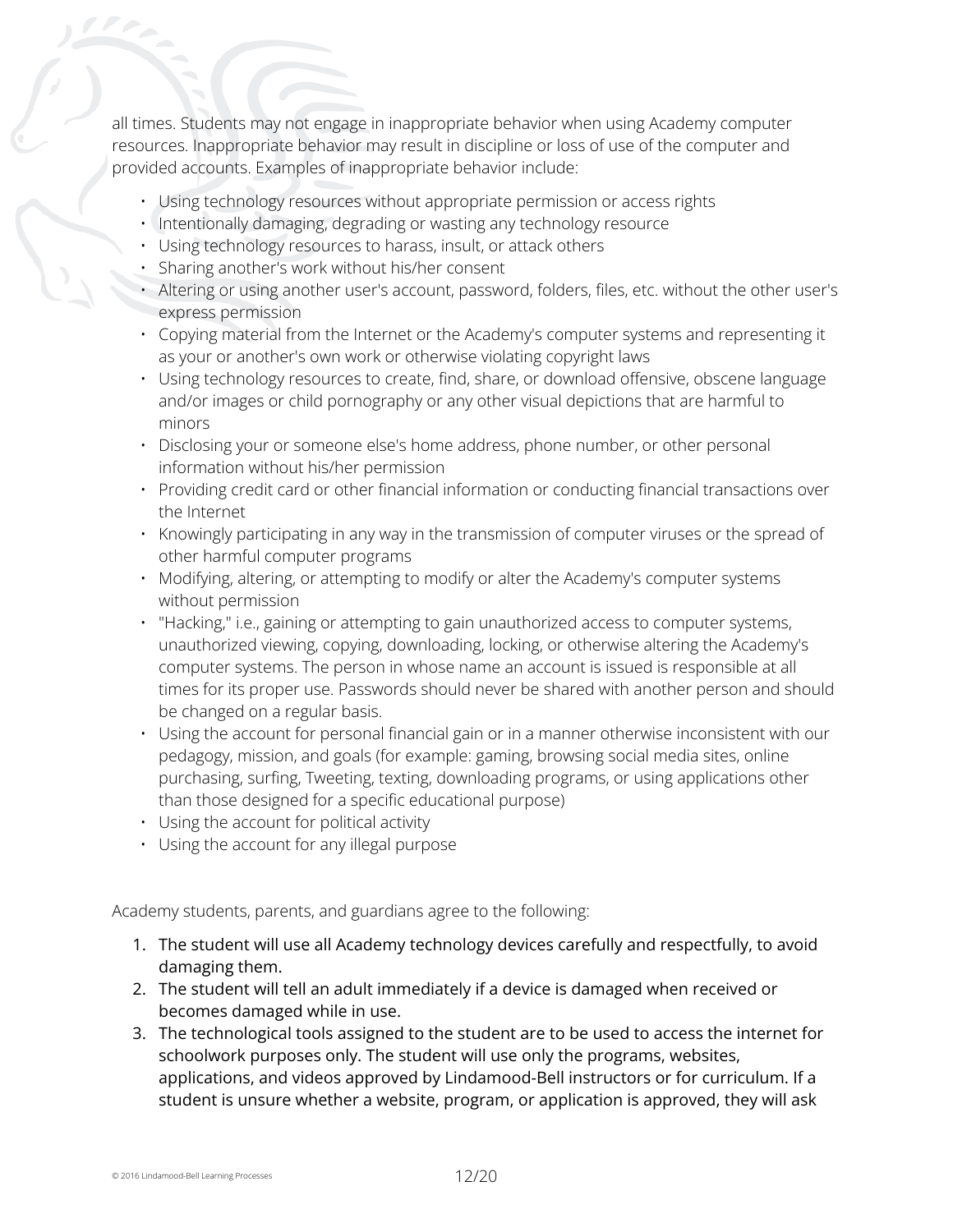before accessing.

- 4. The student will treat others the way one wishes to be treated when using technology. Students will keep in mind that what is shared digitally affects others.
- 5. Students will be a responsible online citizens and not do anything that hurts other people or is against the law.
- 6. The Academy cannot control information from the internet. It and its employees will not be held accountable for any claims, liabilities, demands, causes of action, costs, expenses or obligations of any kind, known or unknown, arising out of or in any way relating to a student's use of the internet.
- 7. Students will tell Academy instructors and/or staff or parents if they feel that they are being bullied while online.
- 8. Students will tell Lindamood-Bell instructors and/or staff or parents if they encounter any content online that makes them feel uncomfortable.
- 9. Academy technology managers employ web content tools to block access to inappropriate websites in an effort to help keep students safe while online. Academy technology managers monitor and track all student websites that are accessed by a student's device and locally generated content on a student's device.
- 10. Student users of the computer and all accounts must be aware that information accessed, created, sent, received, or stored on the network is not private. It is subject to review by network system administrators and school personnel. System administrators and school personnel may investigate complaints regarding allegations of inappropriate computer or account use at any time, with or without notice.
- 11. The Academy reserves the right to access student work, files, folders, accounts, passwords, and other server-based information, and to modify and/or delete those items in the interest of security, maintenance, or other legitimate purposes.
- 12. The student will not share their password(s) with other students.

#### **Cell Phone & Mobile Device Policy**

In order to provide the best possible instruction to our Academy students, we ask that all students possessing a cell phone or mobile device adhere to the following "Away for the Day" procedures:

- When a student arrives at the beginning of the day, they will check in their phone or mobile device with the front office.
	- The phone or mobile device will be turned off before being checked in.

○ The phone or mobile device will be stored in the front office while the student is present at the Learning Center.

○ The phone or mobile device will be stored in an organizational device like, but not limited to, a labeled cubby, a basket, or a pocket chart.

- This process will be overseen by the Office Manager and/or Operations Assistant.
- Students can check their phone or mobile device at lunch, but not remove it.

○ Students are encouraged to participate in lunch activities.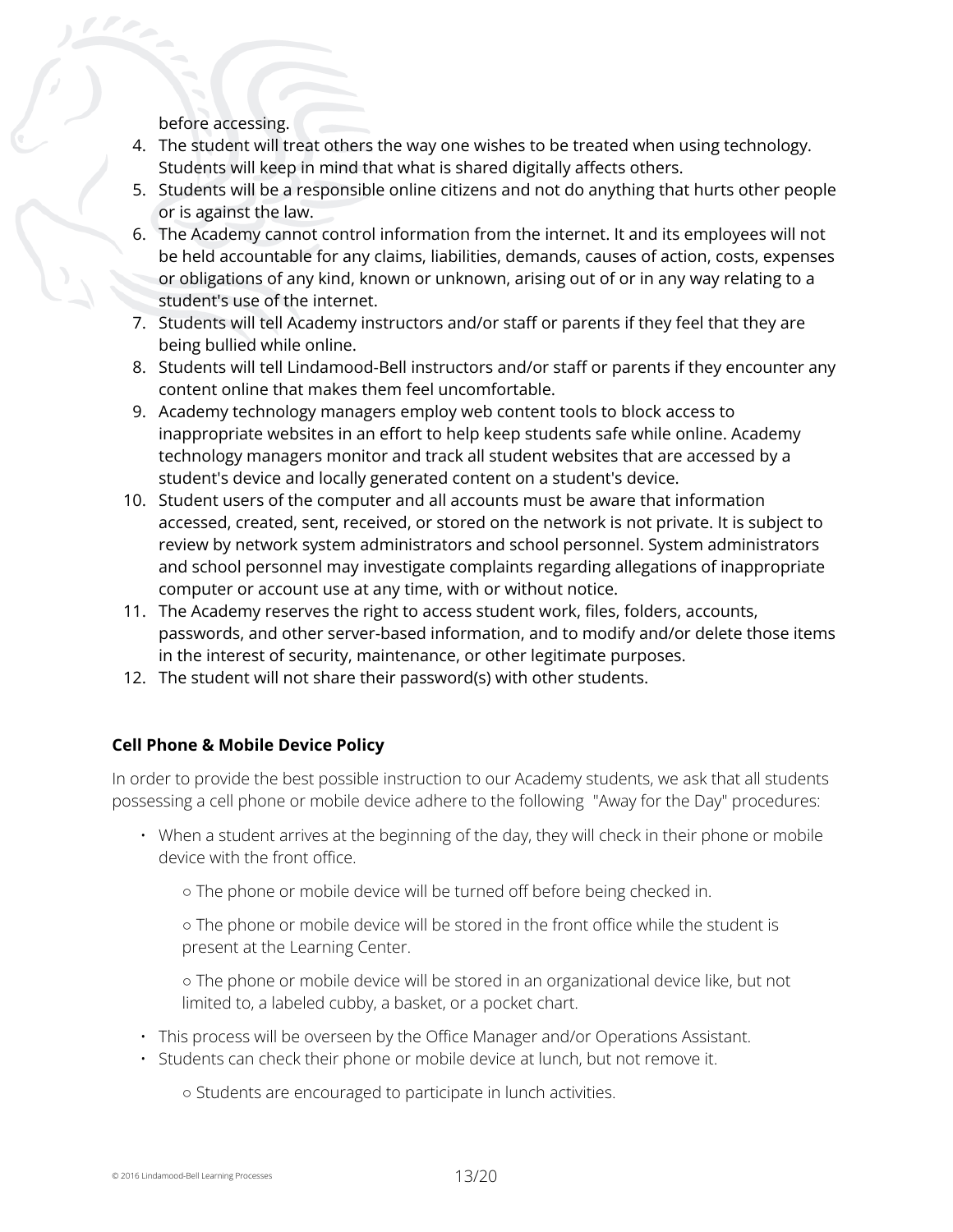• At the end of the day, the student can pick up their phone or mobile device from the front office.

We ask that you keep the following in mind:

- If you have an immediate, urgent, or emergency message to convey to your student, please contact the Learning Center directly.
- Any exceptions to the Cell Phone & Mobile Device policy must be approved by the Director of Lindamood-Bell Academy. If you would like to request an exception, please submit a written request to your local Learning Center. Your request will be submitted to the Director of Lindamood-Bell Academy for consideration.

# <span id="page-13-0"></span>**The Academy's Honor Code**

The Academy's Honor Code, described below, includes the student code of conduct and student discipline for violations of that code of conduct. The Honor Code is also generally referenced in The LBA Way, which is posted in all Academy centers and is available to all students, staff, and families.

### **Lindamood-Bell Academy as a Safe Space**

The Lindamood-Bell Academy is committed to student success within a caring, responsive, and safe environment that is free of discrimination, violence, inappropriate conduct, and bullying. Our school strives to ensure that all students have the opportunity to thrive and develop to their fullest learning potential. We foster a learning environment of kindness, compassion, and encouragement.

### **Student Code of Conduct**

Students are expected to follow behavioral expectations, routines, and procedures determined by Lindamood-Bell. Students must not disrupt the learning of others by interrupting other students or instructors in session. Any violations of the Lindamood-Bell Academy code of conduct, including but not necessarily limited to the conduct described below, will subject a student to Academy student discipline procedures.

### **Cheating**

Lindamood-Bell does not tolerate cheating, plagiarism, or misappropriation of another person's work.

### **Damaging / Destruction of Property**

Students must be respectful of Academy and Lindamood-Bell property. Students must not break, damage, or destroy anything that belongs to the Academy, another student, Lindamood-Bell staff, or a Lindamood-Bell Learning Center. If a student of the Academy vandalizes, damages, or destroys Learning Center property, parents/guardians may be billed to replace or repair the property.

### **Disobedience/Following Directions**

Students are expected to follow instructions given to them by Lindamood-Bell staff. A student not following instructions or arguing with any Lindamood-Bell staff member shall be considered disobedient.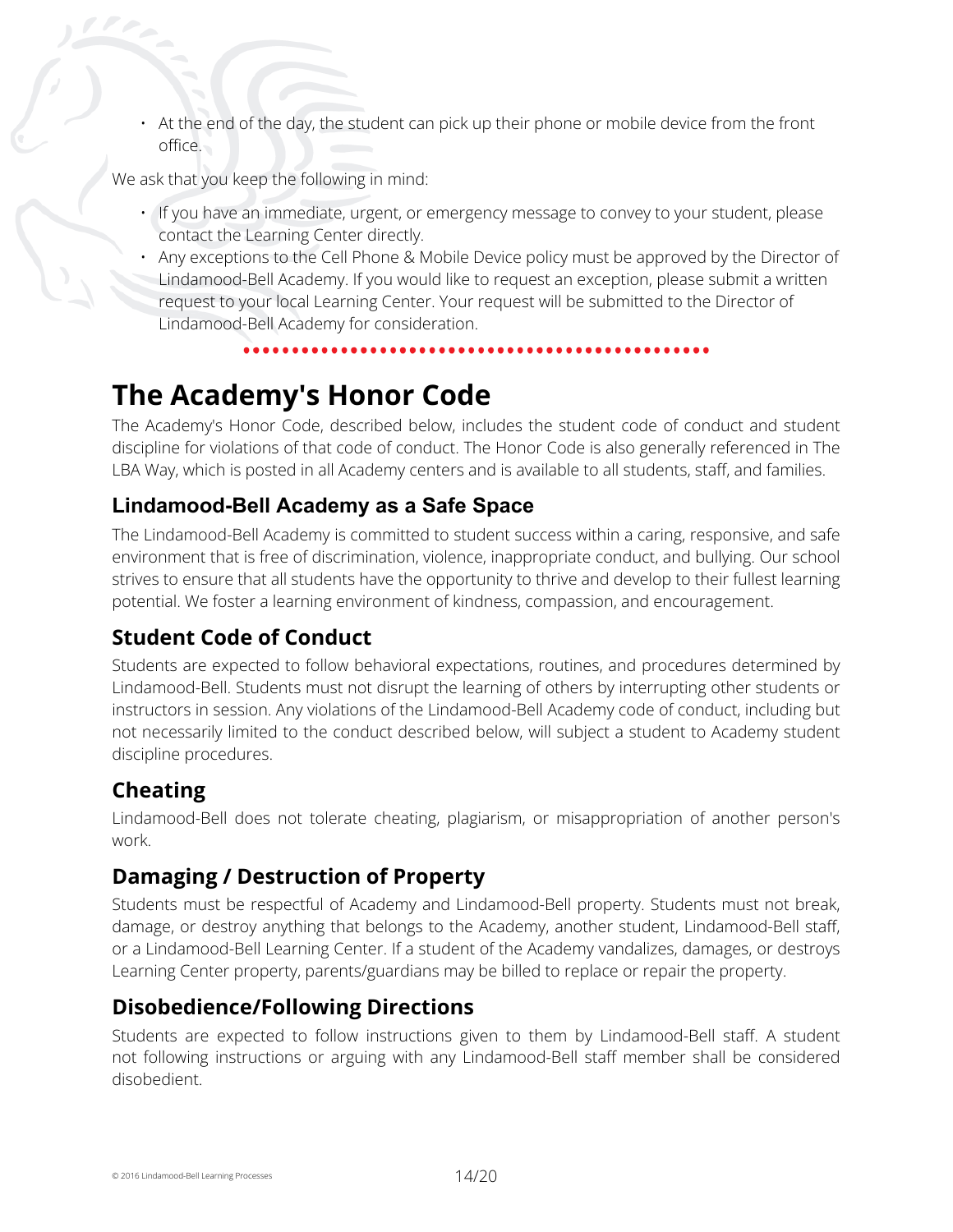# **Inappropriate/Disruptive Conduct & Language**

 $\mathcal{C}$ 

Students are expected to follow behavioral expectations, routines, and procedures determined by Lindamood-Bell. Students must not disrupt the learning of others by interrupting other students or instructors in session. Inappropriate and disruptive conduct or language disrupts the learning process. Swearing, using racial slurs and discriminatory language, or using vulgar and obscene language or gestures are examples of foul language. Disruptive conduct, such as rough play, making loud unnecessary noises, throwing items, or other behavior that interferes with the learning process is also prohibited.

# **Electronic Communication Devices/Technology Usage**

Lindamood-Bell does not allow the use of unauthorized electronic communication devices during instruction, including, but not limited to, cell phones, tablets, iPads, gaming devices, or other similar technology.

Further, students are expected to use their Academy property and technology only for authorized Academy uses. Please reference the Responsible Use of Technology section of the Handbook for additional information.

# **Fighting / Violence / Physical Assault / Sexual Assault**

Conflicts must be resolved peacefully. Lindamood-Bell will not tolerate physically fighting with another individual. This also includes roughhousing and rough play. Violence or threats of violence against students or Lindamood-Bell staff is not acceptable. Students may not sexually attack or sexually abuse other students or Lindamood-Bell staff.

# **Harassment/Intimidation/Hate Speech/Bullying and Inappropriate Communication**

Lindamood-Bell does not tolerate harassment, intimidation, hate speech, or bullying in any manner, whether verbal, visual, written, implied, or otherwise. Students are expected to speak respectfully of others and to others. Talking negatively about others, making fun of others, or putting down others is not tolerated. Bullying is intentional behavior that hurts, harms, or humiliates students, staff, or visitors, either physically or emotionally, and can happen while at school, in the community, or online. Those who bully often have more social or physical "power," while those targeted have difficulty stopping the behavior. The behavior is typically repeated, though it can be a one-time incident.

# **Profanity and Obscenity**

Students are expected to use appropriate language with other students and Lindamood-Bell staff at all times. Obscene gestures and/or inappropriate verbal, electronic, or written forms of communication are not tolerated.

# **Sexual Misconduct**

Students are prohibited from sending sexually explicit content, including words and images through electronic media, such as text messaging. Students should not behave in a way that is unacceptable by way of touching, grabbing, groping, or making reference to private body parts of themselves, another student, Lindamood-Bell staff, or visitors to the Learning Center.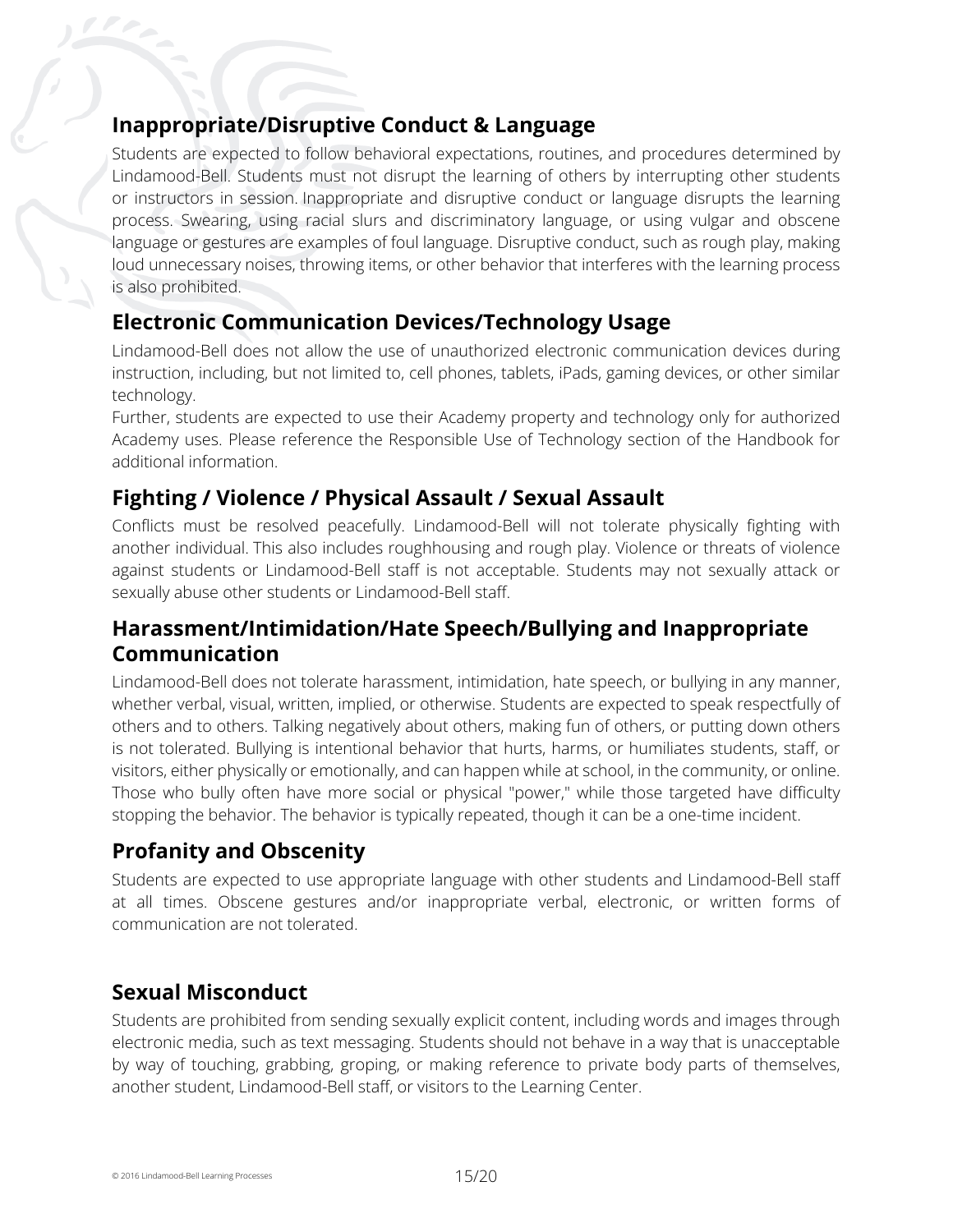### **Stealing, Theft, or Possession of Stolen Property**

Students must not take or use any items from other students, staff, or visitors that do not belong to them without sole permission from the owner.

### **Tobacco/Smoking/Alcohol/Drugs**

Students must not smoke, vape, or be under the influence of alcohol or illegal drugs, nor is any of this paraphernalia permitted in any Lindamood-Bell Academy session, whether in-person or online.

### **Weapons, Firearms, and Fireworks**

Students are not permitted to possess or use any dangerous objects, firearms, fireworks, explosive devices, or look-alikes of these items at a Lindamood-Bell Learning Center or during online sessions at any time. Dangerous objects include, but are not limited to, knives, box cutters, chains, tasers, pepper spray, chemical substances, bullets, paintball guns, nunchucks, historical weaponry, or any other item that might be considered a weapon.

### <span id="page-15-0"></span>**The Team**

We, the staff and students of the Lindamood-Bell Academy, are a team.

- 1. We **care** about each other.
- 2. We work **together** to help us all learn and grow.
- 3. We **listen** to each other.
- 4. We **value** each other.
- 5. We treat each other with **respect**.
- 6. We **recognize** each other for our hard work and accomplishments.

# **The Students**

We, the students of Lindamood-Bell, are special.

- 1. We try to work **independently**.
- 2. We are **responsible** for doing our classwork and homework.
- 3. We treat our materials and computers with **care**.
- 4. **We believe in ourselves and each other.**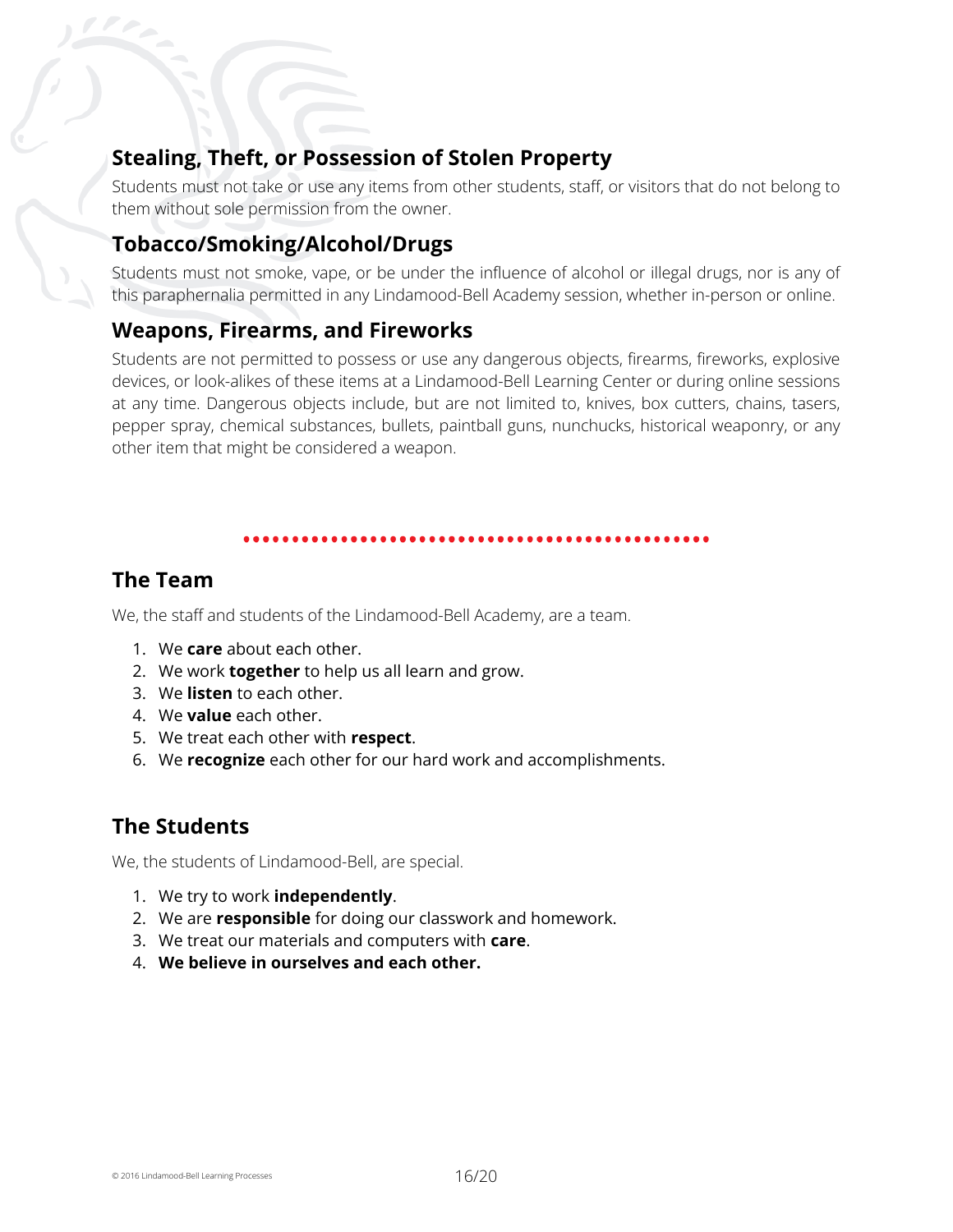# <span id="page-16-0"></span>**Academy Conduct Escalation Policy & Procedures**

# **Student Discipline**

The goal of student discipline is to teach students to behave in ways that contribute to academic achievement and academic success and to support a learning environment where students and staff are responsible and respectful. Successful Academy discipline is guided by the following principles:

- Effective and engaging instruction and classroom management are the foundation of effective discipline.
- Academy discipline is best accomplished by preventing misbehavior before it occurs, and using effective interventions after it occurs.
- Academy safety and academic success are formed and strengthened when all Academy staff and personnel build positive relationships with students and are actively engaged in their lives and learning.
- Effective discipline begins with communication between Academy and Learning Center staff and families, and collaboration with other professionals on a student's team.
- Academy staff should promote high standards of behavior by teaching, modeling, and monitoring behavior, and by fairly and consistently correcting misbehavior as necessary.
- Academy discipline that is paired with meaningful instruction and guidance offers students an opportunity to learn from their mistakes and contribute to the Academy community, and is more likely to result in getting the student re-engaged in learning.
- Effective discipline maximizes the amount of time students spend learning and minimizes the amount of time students are removed from their learning environment due to misbehavior.

Lindamood-Bell will make every reasonable effort to correct student misbehavior through Academy-based resources and to support students in learning the skills necessary to enhance a positive learning environment and avoid negative behavior.

In all instances, Academy discipline is designed to be reasonable, timely, fair, and age-appropriate, and should match the severity of the student's misbehavior. However, in some instances, based on severity or repetition of violations, amongst other factors, Lindamood-Bell may escalate its discipline plan, up to and including expulsion without prior notice.

### **Consequences**

Students who have violated the Academy Code of Conduct may be subject to the following penalties either alone or in combination. As a general rule, discipline will be progressive depending on the infraction.

Violations to the Academy Code of Conduct may include any or all of the following consequences:

- The student receives a verbal warning and review of the Code of Conduct and the LBA Way.
- The student's family receives written communication about the actions/incidents through the Conduct Communication Form. Parent(s)/responsible party and Academy Administration are notified.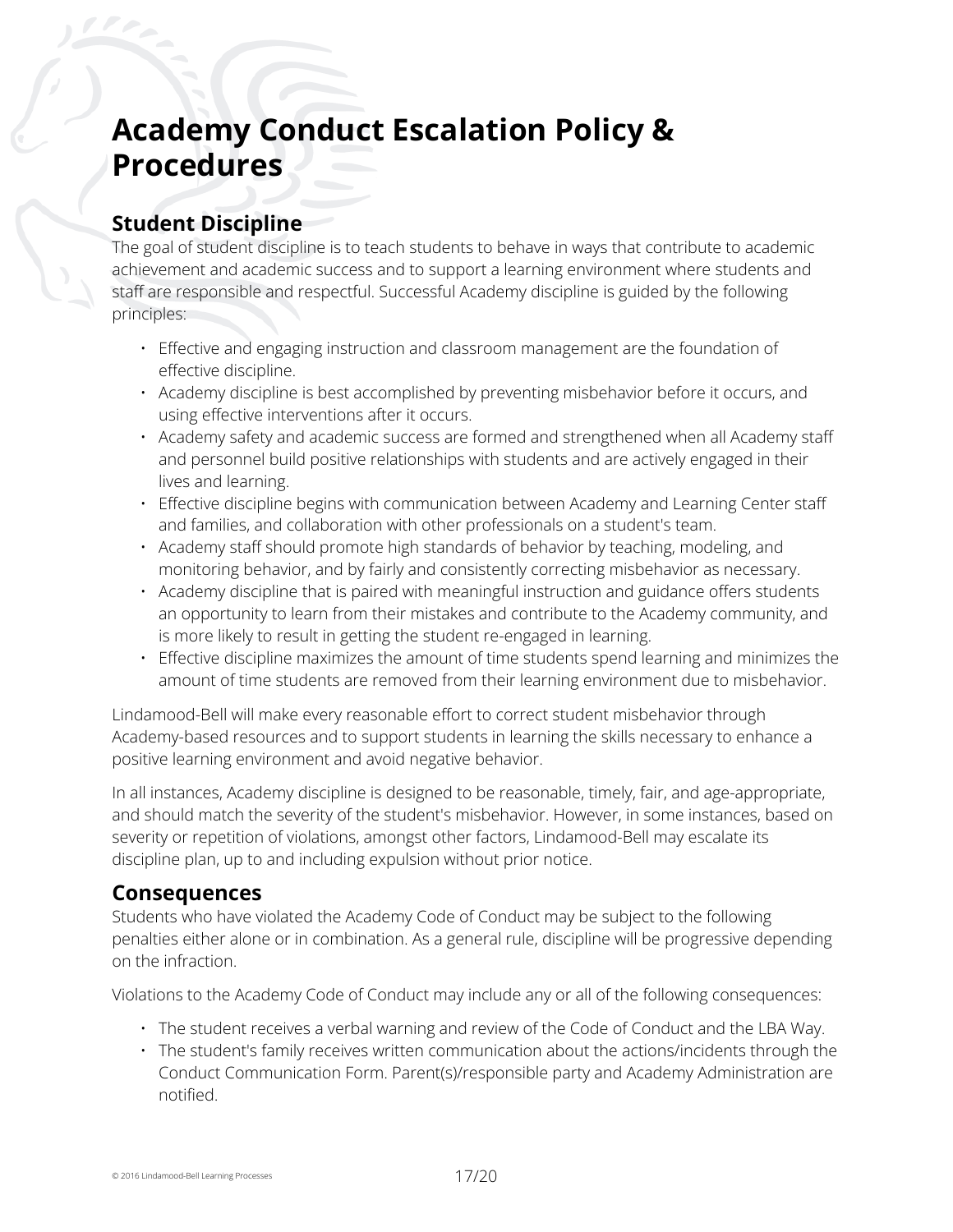- A conference with the parent(s) and student is held. The conference may necessarily include the Director of the Academy, especially when extreme or persistent conduct is in question.
- Emergency removal of the student may be considered wherein the student is suspended for the day, suspended for up to five days, or expelled.

The consequences for violations to the Honor Code may be escalated at the discretion of the Academy Administration, depending on the type and severity of conduct that occurred.

# **Privacy Practice, Anti-Discrimination & Harassment Policy**

#### The privacy of a student's educational record and health information is very important to us.

To deliver the most effective instructional plan, at times it is important for us to collect health information about your student. We keep health information in the student file that is accessible only by our staff.

Billing records, enrollment agreements, and authorizations to dispense medicine are kept with the Office Manager's locked files. Please note that the party signing the enrollment agreement is considered the responsible party of record, and we will ask for a signed release of records from this person before disclosing any educational, health, or financial information to any other party, in part or whole.

Lindamood-Bell is committed to providing a work and learning environment that is free of harassment and discrimination. In keeping with this commitment, it is our policy that discrimination and unlawful harassment in any form will not be tolerated.

Lindamood-Bell does not discriminate on the basis of actual or perceived race, color, national origin, ancestry, sex, gender, gender identity, pregnancy, childbirth or related medical condition, religious creed, physical disability, mental disability, age, medical condition, marital status, veteran status, sexual orientation, genetic information, or any other characteristic protected by federal, state, or local law. We are dedicated to this policy and expect the same from our parents and students.

Parent(s) and/or student statements or behaviors that are discriminatory based on these enumerated characteristics, or any other behavior or language that is deliberately offensive, will not be tolerated. Parents and students are not permitted to exclude instructors, evaluators, instructors, or any other Lindamood-Bell employees from the work environment based on the characteristics enumerated above. Any such statements, behaviors, or requests of this nature may result in termination of a student's enrollment at Lindamood-Bell.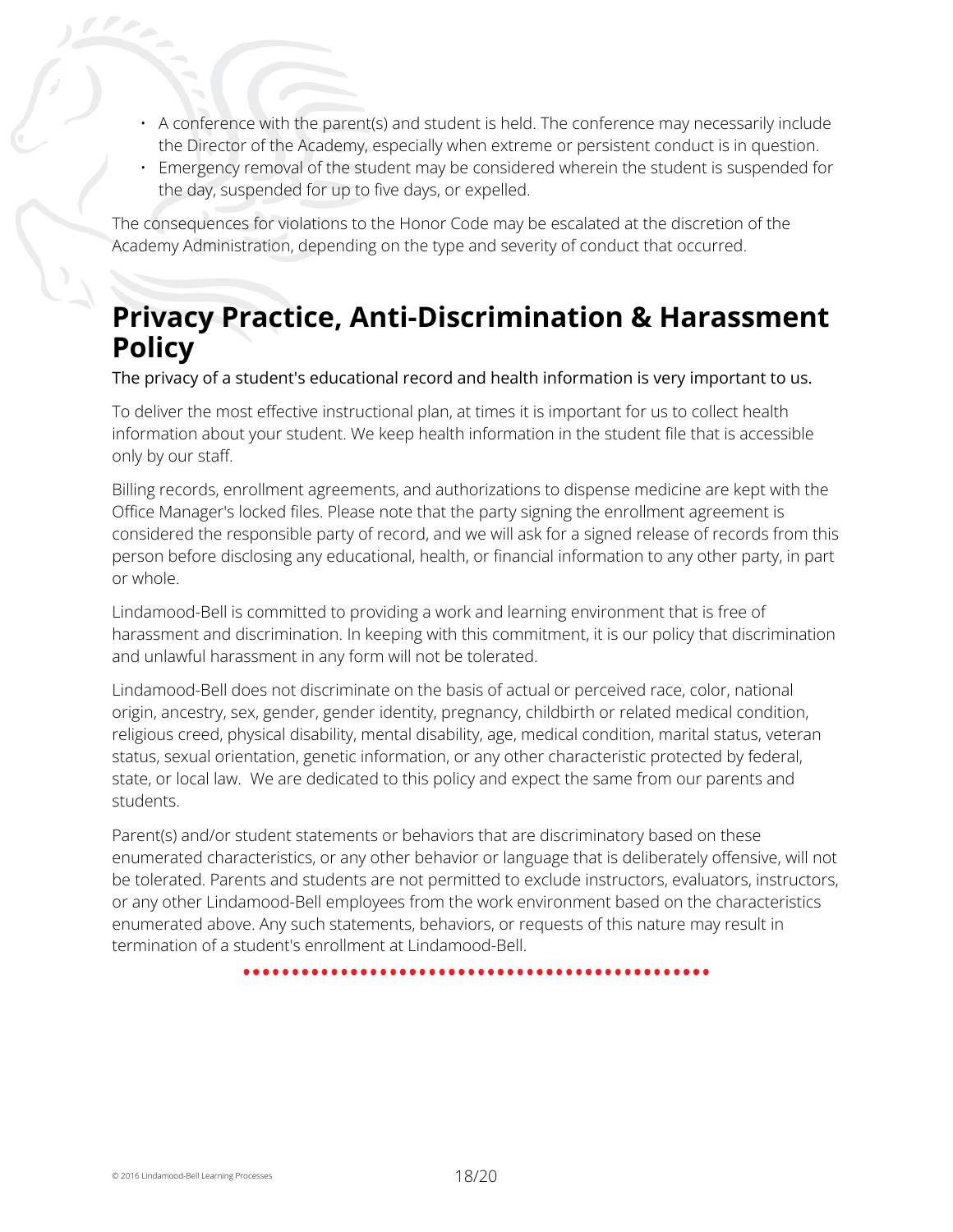# <span id="page-18-0"></span>**Student Records**

You may request copies of report cards and transcripts (official or unofficial) or letters of recommendation from your local Learning Center. The Center will communicate with the Custodian of Records, who will prepare and distribute records. Progress reports, report cards, and transcripts will not be issued if a student has an outstanding balance on his/her account. These documents will be forwarded once the account has been brought current.

In public schools (or schools that receive Federal funding), the Family Educational Rights and Privacy Act (FERPA) affords parents and students who are eighteen years of age or older ("eligible students") certain rights with respect to the student's education records. While the Academy is NOT subject to FERPA, we respect our student's privacy rights and have adopted the following privacy guarantees for all our students:

1. The right to inspect and review the student's education records within forty-five days after the day Lindamood-Bell Academy receives a request for access.

Parents or eligible students should submit to their local Learning Center a written request that identifies the records they wish to inspect. The school official will make arrangements for access and notify the parent or eligible student of the time and place where the records may be inspected.

2. The right to request an amendment of the student's education records that the parent or eligible student believes are inaccurate or misleading.

Parents or eligible students who wish to ask Lindamood-Bell Academy to amend a record should write their local Learning Center, clearly identify the part of the record they want to be changed, and specify why it should be changed. If the school decides not to amend the record as requested by the parent or eligible student, the school will notify the parent or eligible student of the decision; however, the Academy does not provide a right to a hearing to contest such a decision.

3. The right to provide written consent before the school discloses personally identifiable information (PII) from the student's education records, except to the same extent that FERPA authorizes disclosure without consent.

One exception, which permits disclosure without consent, is disclosure to school officials with legitimate educational interests. A school official is a person employed by the school as an administrator, supervisor, instructor, or support staff member (including health or medical staff and law enforcement unit personnel) or a person serving on the school board. A school official also may include a volunteer or contractor outside of the school who performs an institutional service or function for which the school would otherwise use its own employees, and who is under the direct control of the school with respect to the use and maintenance of PII from education records, such as an attorney, auditor, medical consultant, or therapist; a parent or student volunteering to serve on an official committee, such as a disciplinary or grievance committee; or a parent, student, or other volunteer assisting another school official in performing his or her tasks. A school official has a legitimate educational interest if the official needs to review an education record in order to fulfill his or her professional responsibility.